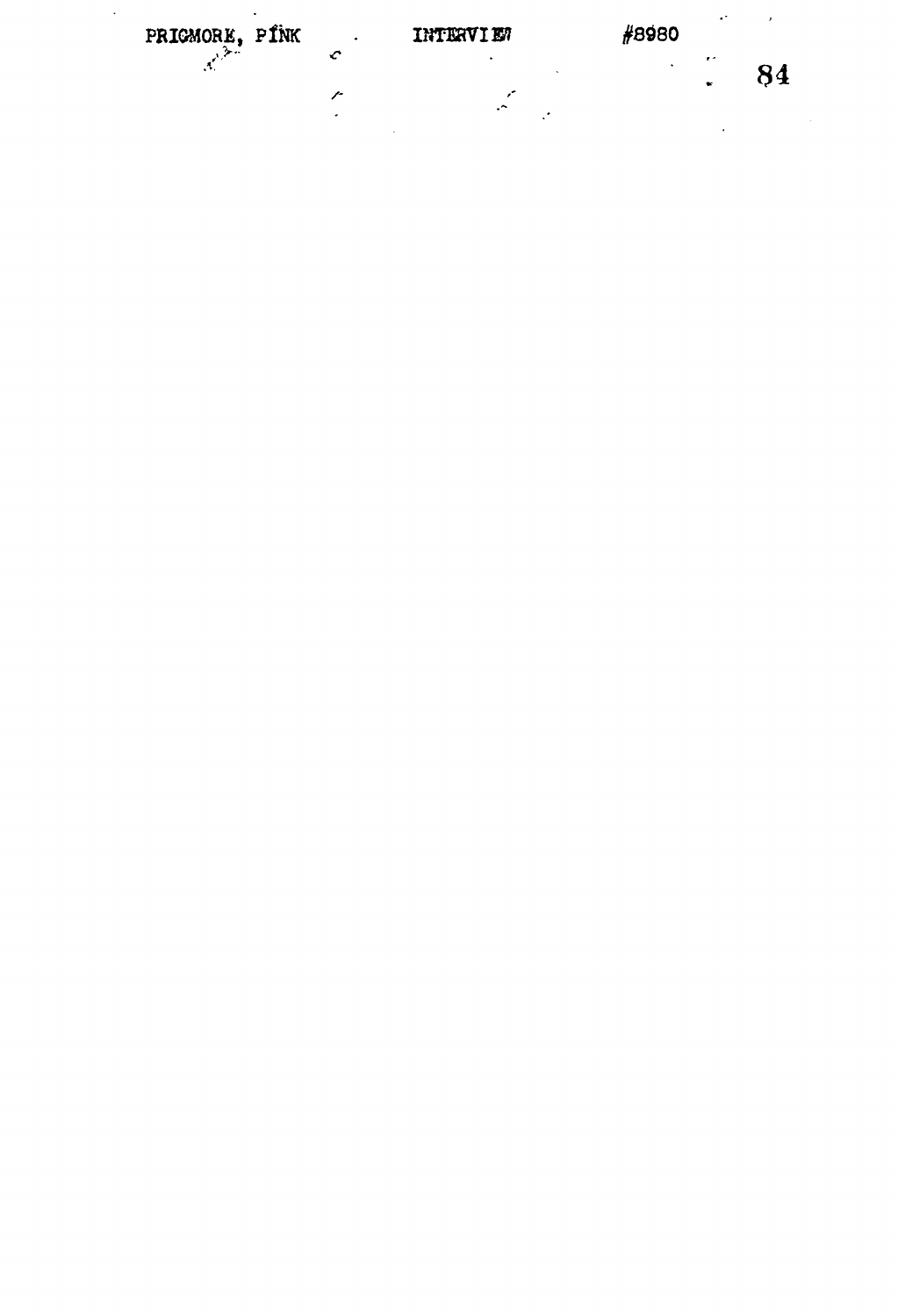| m.                                                                                                                                                   | $-84$                         |                                  | Form $A-(S-149)$                  |               |      |     |
|------------------------------------------------------------------------------------------------------------------------------------------------------|-------------------------------|----------------------------------|-----------------------------------|---------------|------|-----|
|                                                                                                                                                      | WORKS FROGRESS ADMINISTRATION | $\text{NIOGRAPHY}$ $\text{NORM}$ |                                   |               |      | -85 |
| Indian-Pioneer History Project for Oklahoma<br>PRIGMORE. PINK.                                                                                       |                               | <b>INTERVIEW.</b>                |                                   | <b>#8980.</b> |      |     |
|                                                                                                                                                      |                               |                                  |                                   |               |      |     |
| Field Worker's name Robert H. Boatman,                                                                                                               |                               |                                  |                                   |               |      |     |
| This report made on (date) 0ctober 20,                                                                                                               |                               |                                  |                                   |               | 1937 |     |
|                                                                                                                                                      | $\mathcal{L}_{\mathcal{N}}$   |                                  |                                   |               |      |     |
| 1. Name Pink Prignore,                                                                                                                               |                               |                                  |                                   |               |      |     |
| 2. Post Office Address Bladchard, Oklahoma.                                                                                                          |                               |                                  |                                   |               |      |     |
| 3. Residence address (or location)                                                                                                                   |                               |                                  |                                   |               |      |     |
| 4. DATE OF BIRTH: Month Day Day Year                                                                                                                 |                               |                                  |                                   |               |      |     |
| 5.                                                                                                                                                   |                               |                                  |                                   |               |      |     |
|                                                                                                                                                      | A                             |                                  |                                   |               |      |     |
| 6. Name of Father D. H. Prignore                                                                                                                     |                               |                                  | Place of birth Missouri           |               |      |     |
| Other information about father                                                                                                                       |                               |                                  | Came to Indian Territory in 1887. |               |      |     |
| Name of Mother<br>7.                                                                                                                                 |                               |                                  | Place of birth                    |               |      |     |
| Other information about mother                                                                                                                       |                               | $\bullet$ .                      |                                   |               |      |     |
|                                                                                                                                                      |                               |                                  |                                   |               |      |     |
| Notes or complete narrative by the field worker dealing with the life and<br>story of the region interviewed. Refer to Manual for succession injects |                               |                                  |                                   |               |      |     |

story of the person interviewed. Refer to Manual for suggested subjects and questions. Continue on blank sheets if necessary and attach firmly to this form. Number of sheets attached . **Three "**

 $\mathbf{e}^{\top}$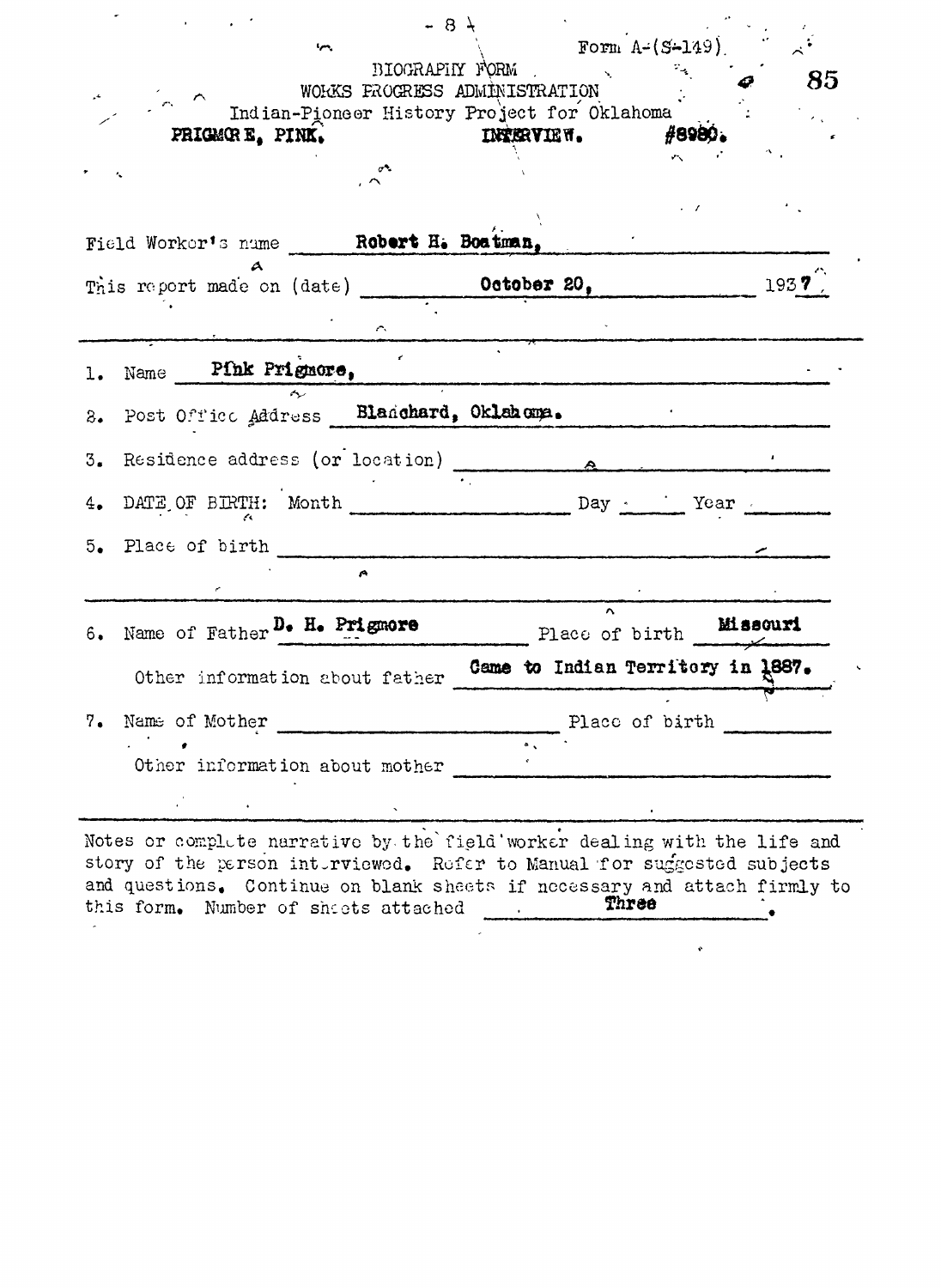## PRIGMORE! PINK.

 $\mathcal{L} \rightarrow \mathcal{L}$ 

more's store\*

INTERVIEW. #8980.

Robert H. Boatman. Investigator. October 20. 1937.

> An Interview with Pink Prigmore, Son of D. H. Prignore, Blanchard, Okla.'

(' *p»* H. Brigraore was born January \28<sup>t</sup> 1848, in the  $\overline{\mathbf{a}}$  $\sqrt{\frac{1}{\sqrt{1-\frac{1}{\sqrt{1-\frac{1}{\sqrt{1-\frac{1}{\sqrt{1-\frac{1}{\sqrt{1-\frac{1}{\sqrt{1-\frac{1}{\sqrt{1-\frac{1}{\sqrt{1-\frac{1}{\sqrt{1-\frac{1}{\sqrt{1-\frac{1}{\sqrt{1-\frac{1}{\sqrt{1-\frac{1}{\sqrt{1-\frac{1}{\sqrt{1-\frac{1}{\sqrt{1-\frac{1}{\sqrt{1-\frac{1}{\sqrt{1-\frac{1}{\sqrt{1-\frac{1}{\sqrt{1-\frac{1}{\sqrt{1-\frac{1}{\sqrt{1-\frac{1}{\sqrt{1-\frac{1}{\sqrt{1-\frac{1}{\sqrt{1-\frac$ an early age. Here he grew up and later came to the  $\Gamma$ ndian Territory in 1887. Mr. Prigmore came to the Territory as a bridge carpenter when the Santa Fe railroad was being built.

. The contract of the contract of the contract of the contract of the contract of the contract of the contract of the contract of the contract of the contract of the contract of the contract of the contract of the contrac

After the railroad was completed Mr. Prignore located some three miles south and east of where Blanchard now is hear South Walnut Creek. This was in the Fall of 1887. Here Mr. Prigmore built a store building and established himself in the mercantile business.

This place was known as the Prignore Store; there was no post office here then. There was an office at old Dibble and Mr. Prignore would make frequent trips to Dibble and bring back all the mail for the people of his community. This mail was distributed from Mr. Prigmore's store.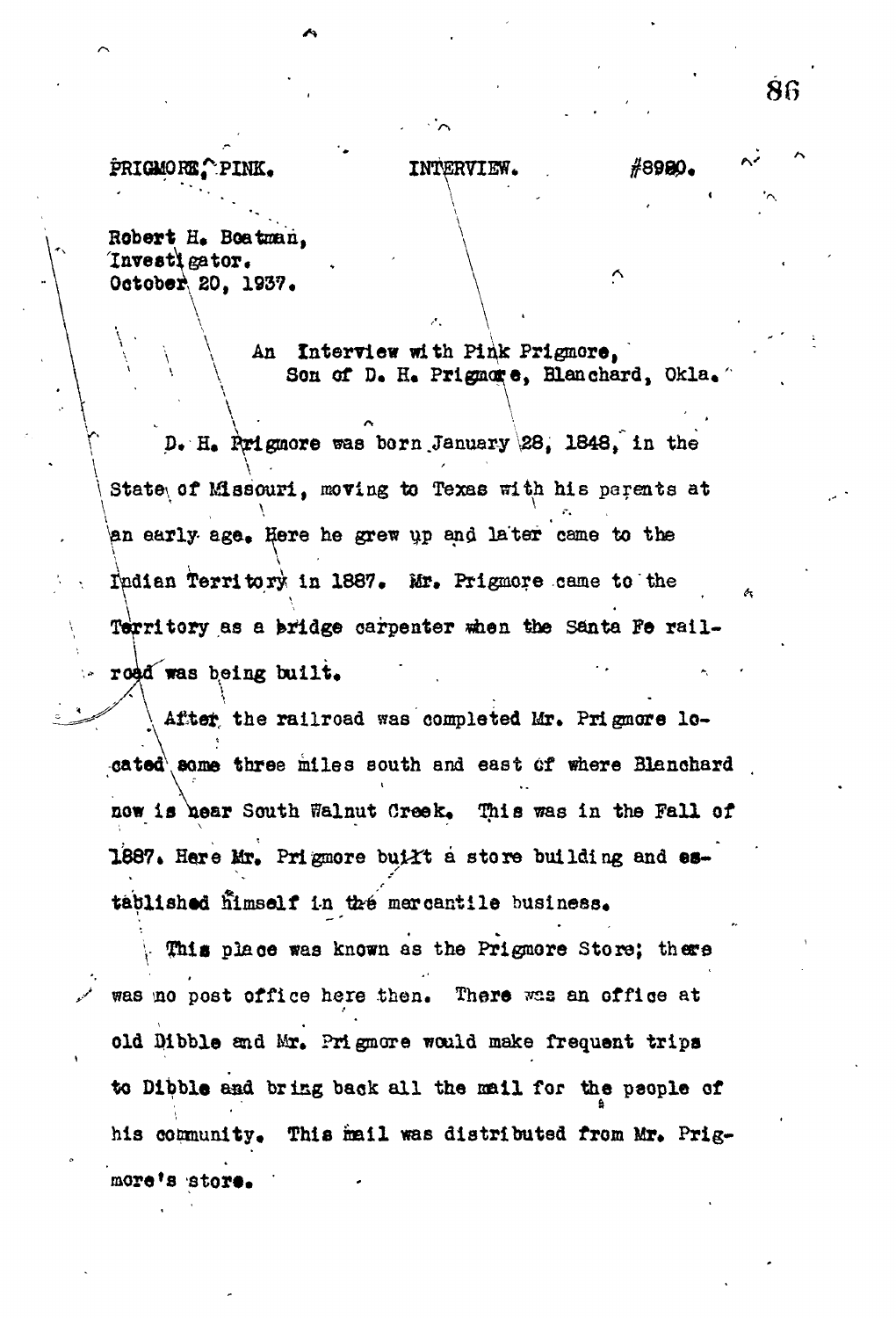PRIGMORE. PINK

INTERVIEW.

 $\overline{2}$ 

Mr. Prigmore made an application for a post office in 1890 but before a hearing was had he sold out his store to a man named Womack. Later a permit for the establishment of a post office was received from the Government and an office was then established and given the name womack and this was the beginning of old Womack. A blacksmith shop was then added to the town and in 1895 a cotton gin was built and then was the town of

Womack fully established; small though it was it did a thriving business, here Womack continued until in 1905 when a railroad was built through the country. At was the old Oklahoma Sentral Railroad. Then a townsite was laid out for Blanchard and as the new town began to develop more attention was given to it. The post office at Womack was removed and taken to Blanchard and it looked as though Womack was doomed for dark days ahead. Although the store continued for some time after the establishment of Blanchard in 1908, Womack was discontinued and finally all business there was abandonod.

87

#8980.